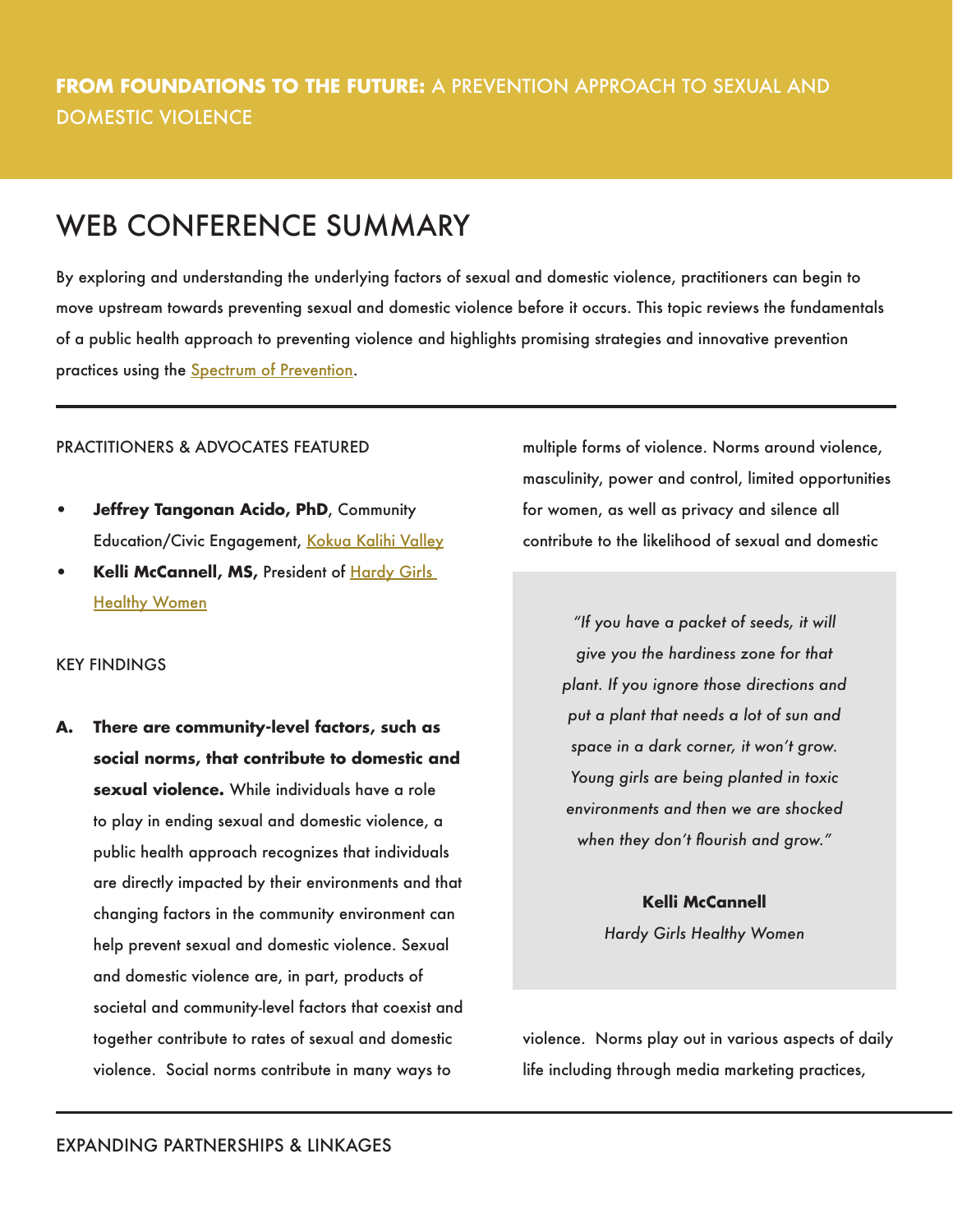workplace environments, neighborhoods, and more. It is also important to note that while these norms are framed within the gender binary, they impact LGBTQ+ (Lesbian, Gay, Bisexual, Transgender, Queer) communities as well. In fact sexual and domestic violence disproportionately affects LGBTQ+ individuals, people of color, and individuals facing poverty.

- **B. Sexual and domestic violence is preventable by addressing underlying factors.** A public health approach to preventing violence begins with the recognition that all forms of violence are preventable. By addressing risk and protective factors for sexual and domestic violence, such as the physical environment or economic and educational opportunities, we can change the community context in which violence occurs and reduce the likelihood of sexual and domestic violence.
- **C. A comprehensive approach is necessary to prevent sexual and domestic violence.**

**Education or policy change alone are insufficient to prevent sexual and domestic violence.** Addressing the underlying factors through a diverse and interlocking set of strategies can effectively prevent violence. The Spectrum of Prevention outlines six key levels of activities for prevention that, when applied together, have a greater effect than would be possible from a single activity or initiative.

1

#### RESOURCES:

- [Web Conference Link](http://www.preventconnect.org/2016/01/from-foundations-to-the-future-a-prevention-approach-to-sexual-and-domestic-violence-2/)
- [Web Conference Slides](http://www.preventconnect.org/2016/01/from-foundations-to-the-future-a-prevention-approach-to-sexual-and-domestic-violence-2/)
- [National Sexual Violence Resource Center \(NSVRC\)](https://www.nsvrc.org/sites/default/files/Publications_NSVRC_Reports_Prevention-Assessment_Year2-Innovations-In-Prevention_0.pdf)  **Prevention Assessment: Year 2 Report Innovations in Prevention**
- **Transforming Communities to Prevent Child Sexual** Abuse, Prevention Institute
- [Preventing Intimate Partner and Sexual Assault](http://www.who.int/violence_injury_prevention/publications/violence/9789241564007_eng.pdf)  Violence Against Women, World Health **Organization**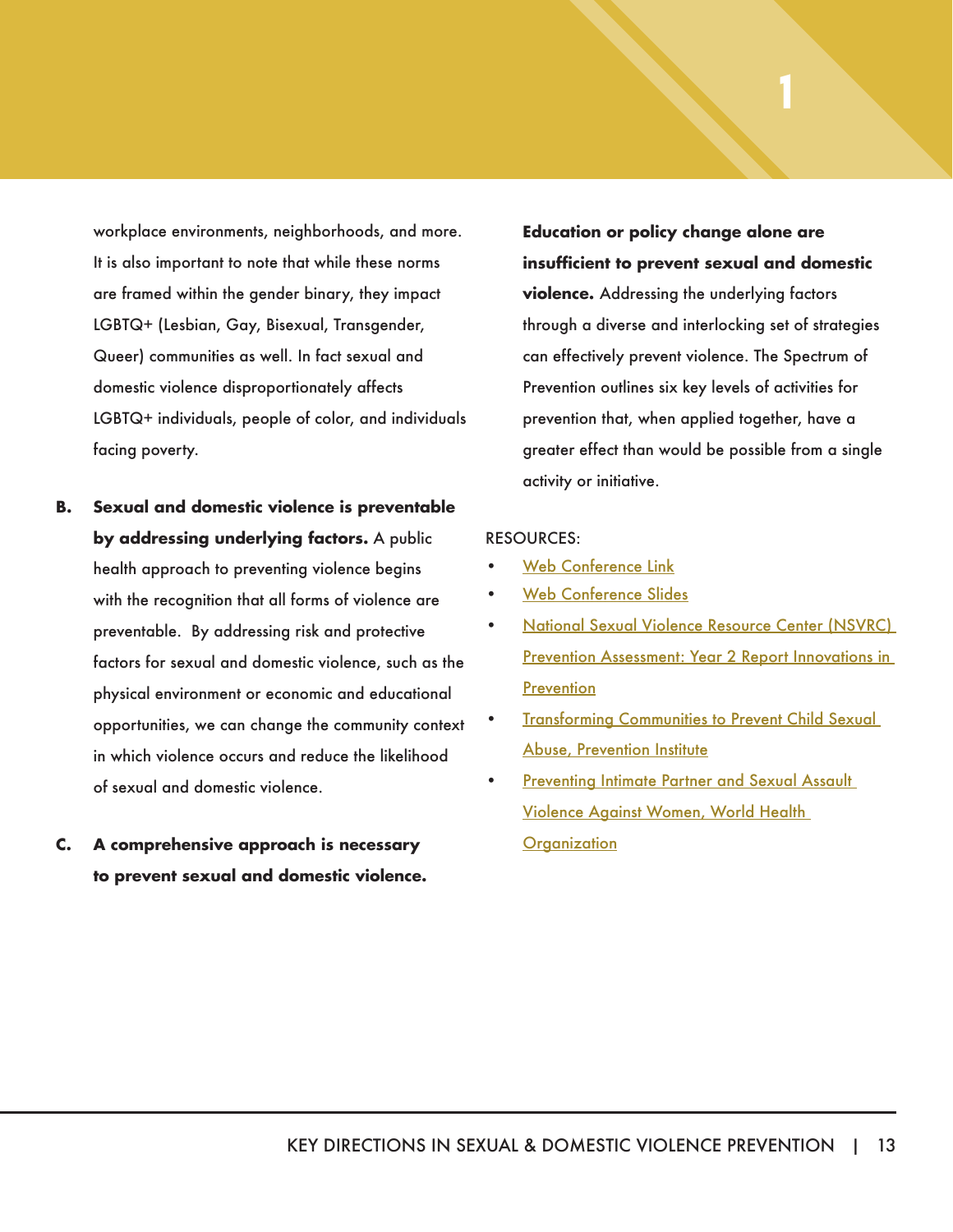**The Spectrum of Prevention:** The table below shows the six layers of strategy that comprise the Spectrum of Prevention, with examples to illustrate each level:

| <b>Influencing Policy &amp;</b><br>Legislation       | ReThinkers - A group of elementary schoolers in New Orleans studied restorative<br>justice practices and made recommendations to their school district officials to adopt<br>restorative justice practices and policies. Restorative justice offers non-punitive approaches<br>to resolve conflicts through mediation and can promote social cohesion, positive norms,<br>and community sanctions, all factors that are associated with sexual and domestic violence<br>prevention.                                                                                                                                                        |
|------------------------------------------------------|--------------------------------------------------------------------------------------------------------------------------------------------------------------------------------------------------------------------------------------------------------------------------------------------------------------------------------------------------------------------------------------------------------------------------------------------------------------------------------------------------------------------------------------------------------------------------------------------------------------------------------------------|
| Changing<br>Organizational<br><b>Practices</b>       | Ramsey County Health Department: The health department's Wakenza project<br>looked at harsh parental interactions in three public spaces: a public library, a domestic<br>violence shelter, and a children's art museum, and considered whether changes to the<br>physical space and staff response to these incidents could prevent future incidents from<br>occurring. By providing staff with a new lens and creating family-friendly spaces (e.g. play<br>spaces for children and coffee stations for visitors), the health department has taken steps<br>toward reducing harsh parenting, a factor associated with domestic violence. |
| <b>Fostering Coalitions &amp;</b><br><b>Networks</b> | Hardy Girls Healthy Women: Hardy Girls Healthy Women is a nonprofit organization<br>dedicated to promoting health and safety for young women through a variety of projects<br>that not only empower individuals, but help build healthy, safe, and strong communities.<br>More specifically, the organization creates opportunities for coalition-building through their<br>Girls Coalition Groups and their Girls Advisory Board, which brings together older and<br>younger participants and fosters lasting social connections within the groups.                                                                                       |